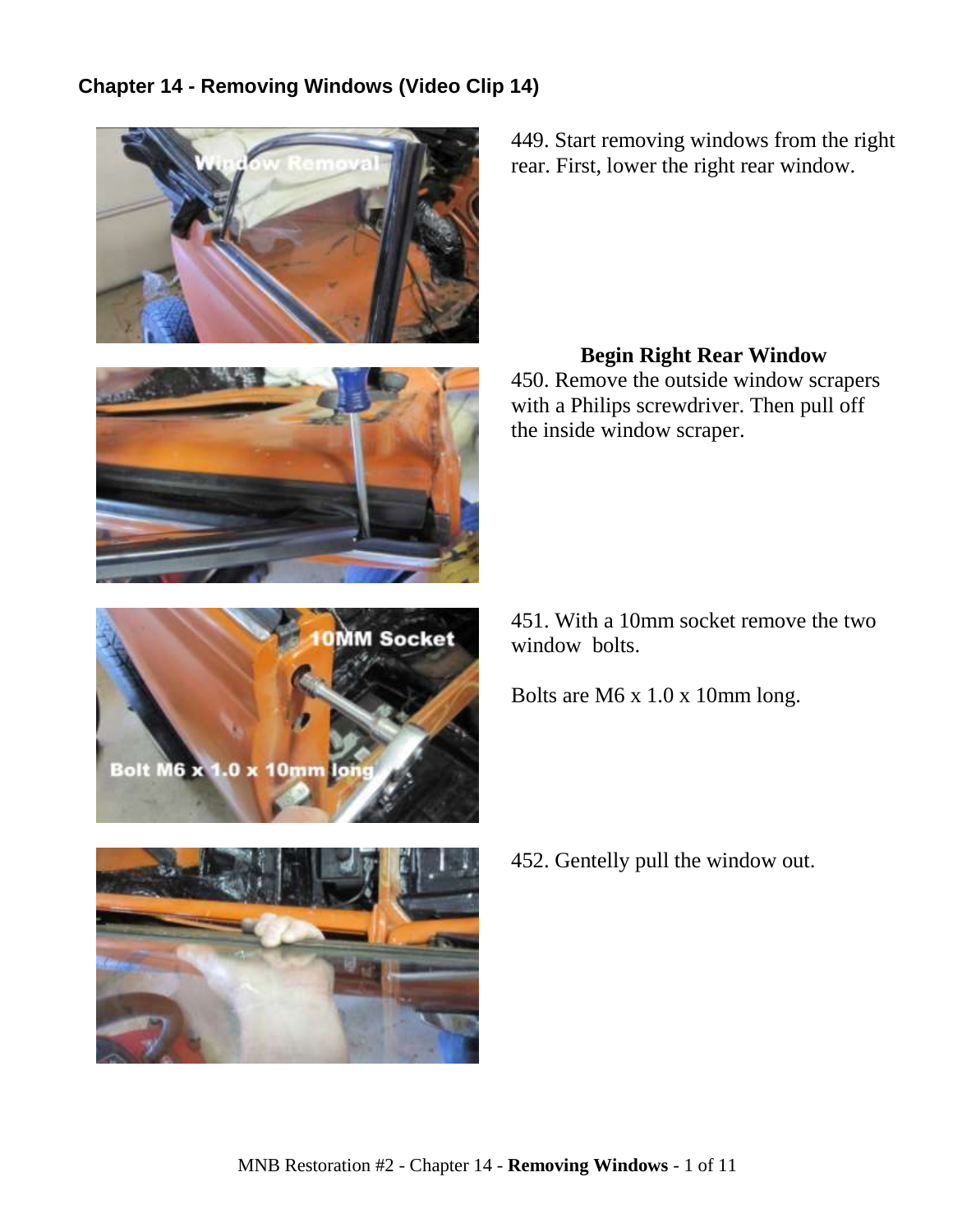



453. With a 10 mm socket remove the four nuts to the window crank.

Nuts are M6 x 1.0.

454. Remove the window crank mechanism. Clean up all right rear window pieces and tag and bag all parts remove and label as right rear window.

# **Right Front Window**

455. With a flat-head screwdriver, loosen the top screw enough that the vent window will pop out of the frame and then lift the window out of the frame.



456. Remove the inside vent window rubber.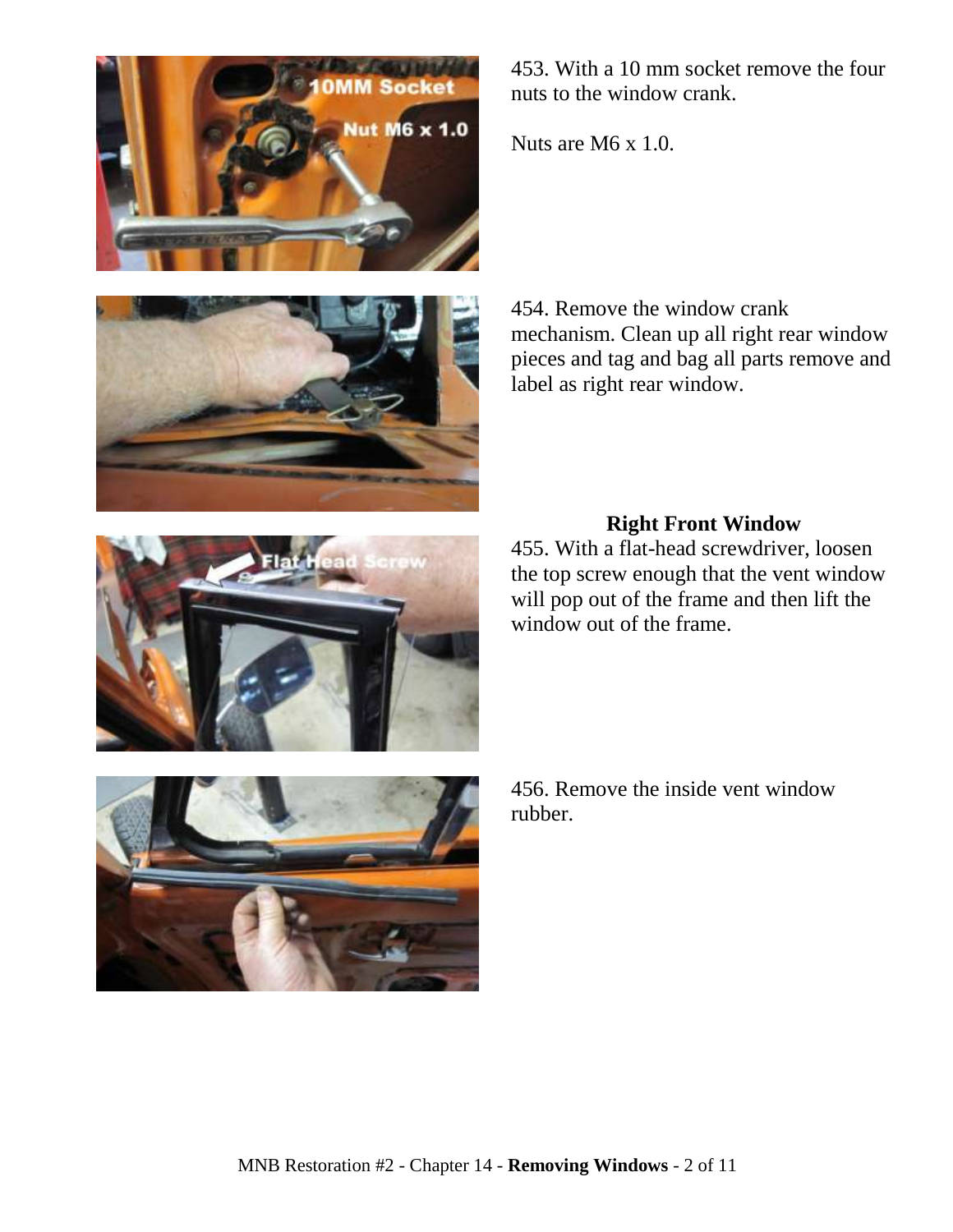

457. Remove the vent window rubber as shown

458. With a screwdriver remove the vent window hold-down screw.



459. Lower the front window and remove both inside and outside window scrapers.



460. Remove the two window clips and pull the window up and out of the car.

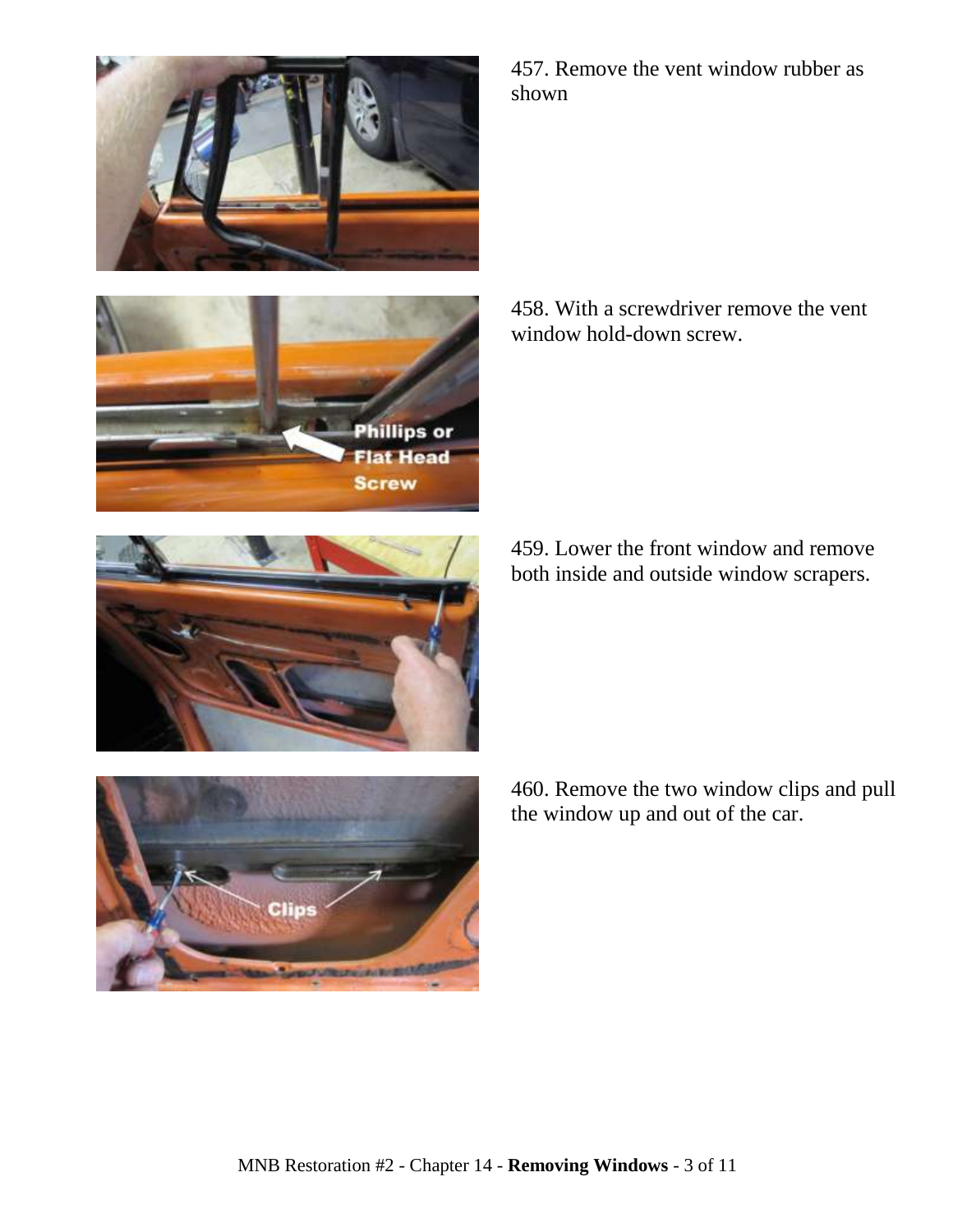







461. With a 10mm socket remove the upper bolt to the rear window guide frame.

462. With a 13mm socket remove the lower nut to the rear window guide frame. Then lift the guide frame out of the car.

Stud is a M8 x 1.25.

463. Remove the three nuts to the window crank mechanism so it can be moved out of the way of the window frame.

Nuts are M6 x 1.0.

464. With a 10mm socket remove the two upper bolts to the front window guide frame.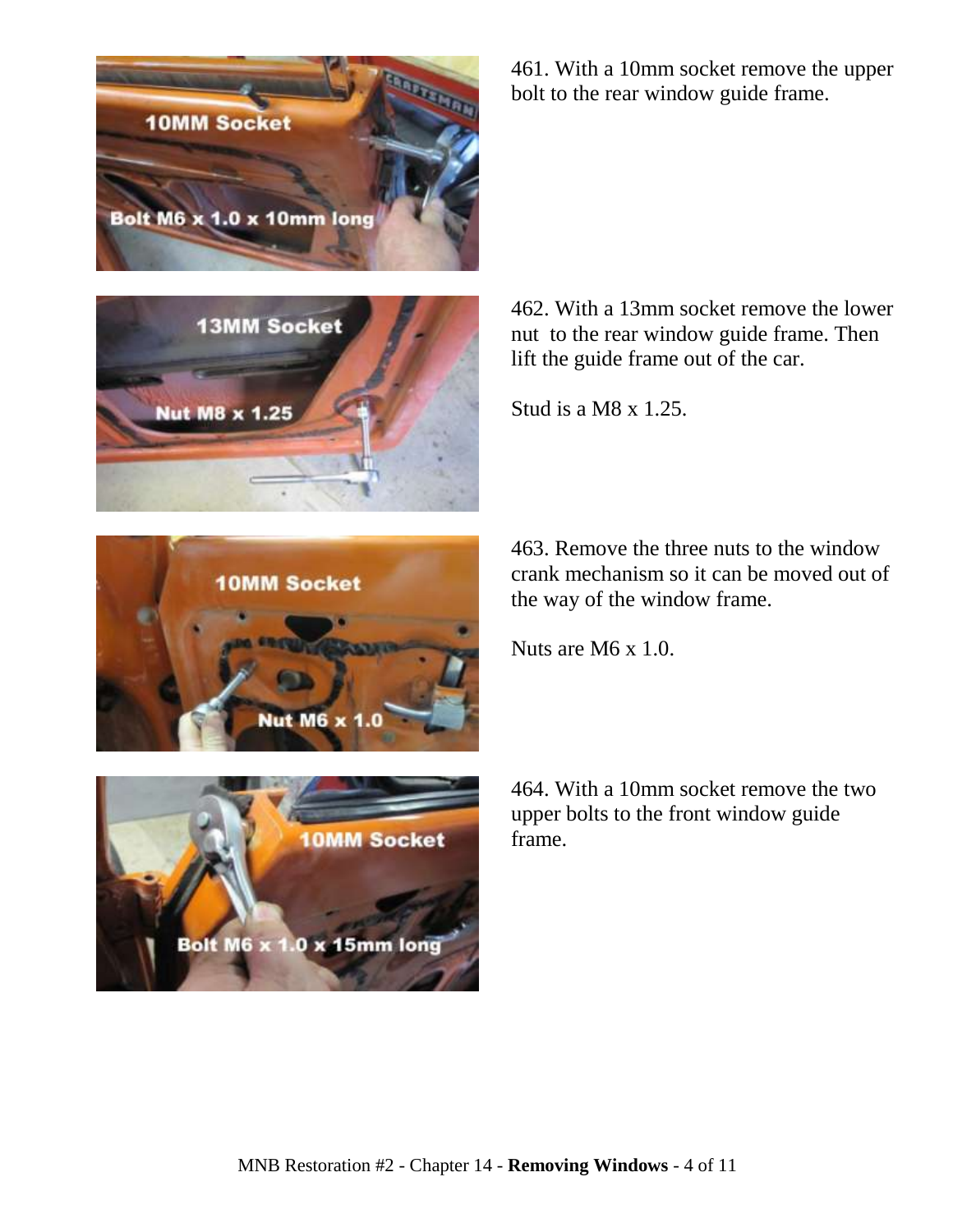





465. With a 13 mm socket remove the lower nut to the front window guide frame.

Stud is a M8  $\times$  1.25.

466. Then lift the window guide frame out of the car. You will also need twist as shown below.

467. Twist the window guide frame as shown so it can be pulled through the window opening. Note when reinstalling this frame you will have a new paint job so be very careful and do not scratch the new paint job. Remove the window crank mechanism.

468. The right door should look like this. Clean up all right front window pieces and tag and bag all parts removed and label as right front window.

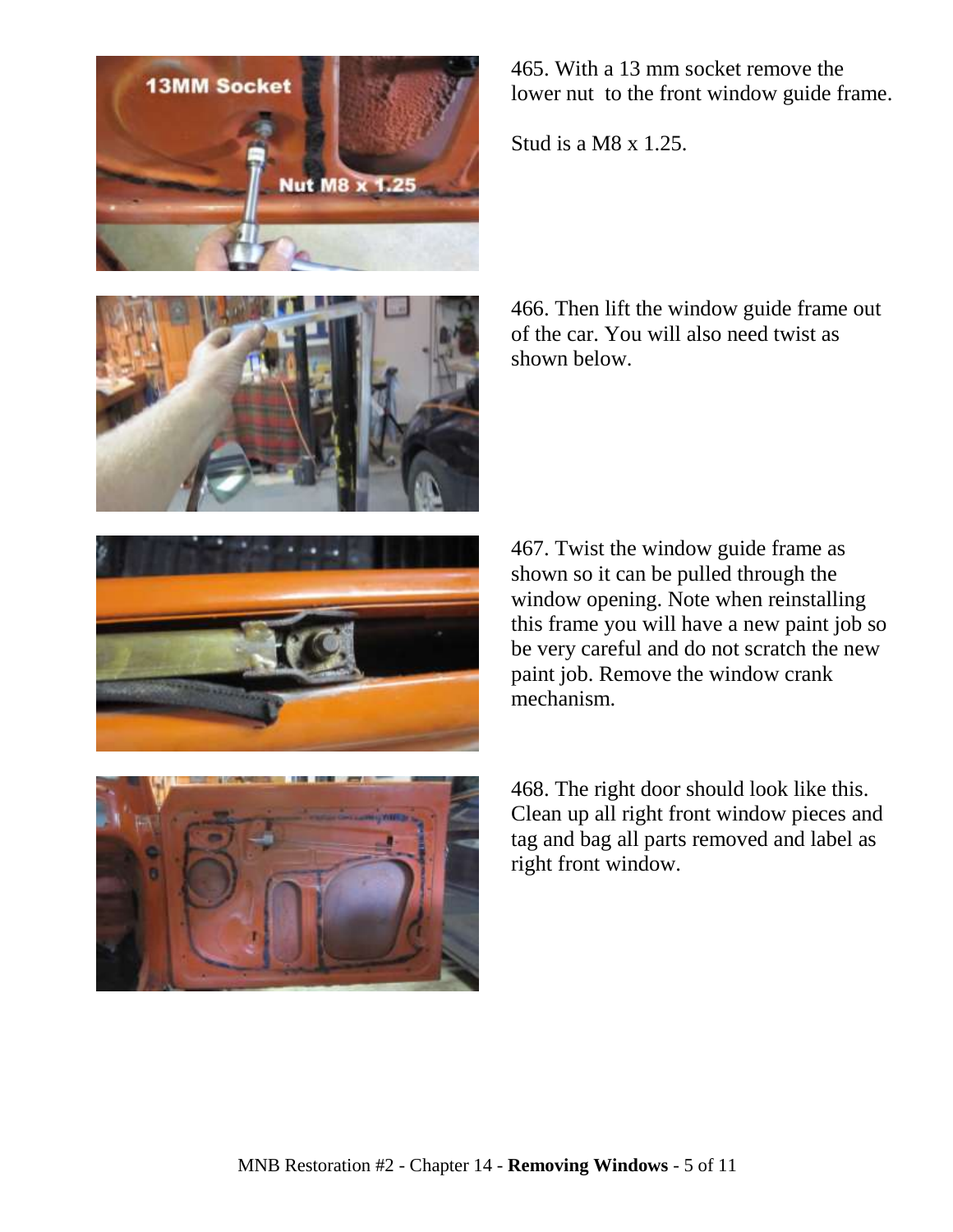



469. Once both windows are removed, the right side should look like this.

Repeat the same process for the left side windows.

#### **Repeate for Left Side Windows** 470. Left door shown with bolts labeled.

Blue arrows - rear window guide Green arrows - front window guide Purple arrows - window mechanism.



- 471. Label all parts and store.
	- *(Work on this section - 6 Hours)*

472. With a 13MM wrench remove the windshield wiper nut.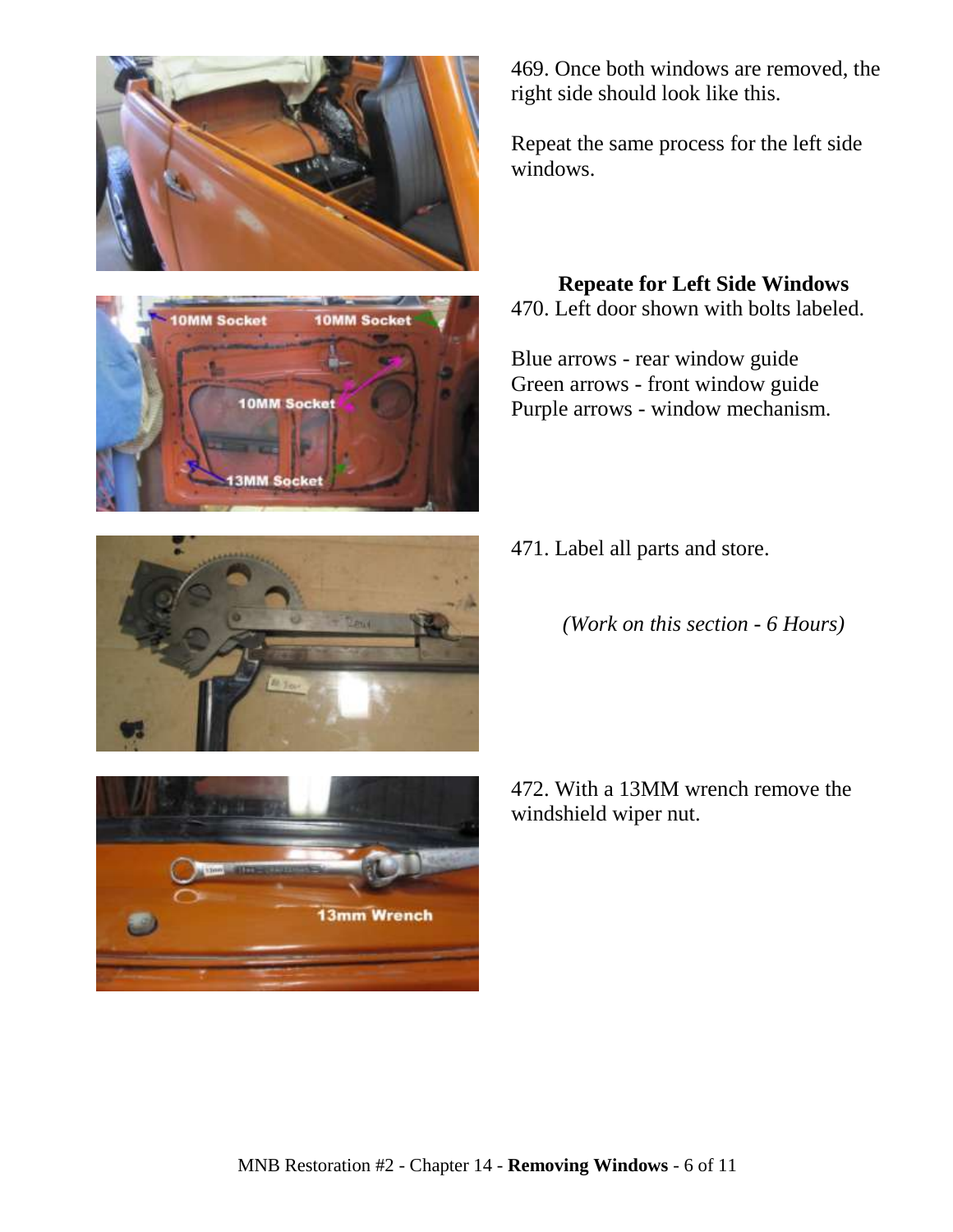





473. With the nut removed, lift off the entire windshield wiper.

#### **Front Window Removal**

474. When I removed the windshield in 1984, I broke it. This time I was determine not to but, I would have to sacrifice the rubber molding.

475. I chose to cut the rubber molding as shown and then lift the window out.



476. With a razor blade knife, cut the rubber molding as shown above, around the entire perimeter of the windshield.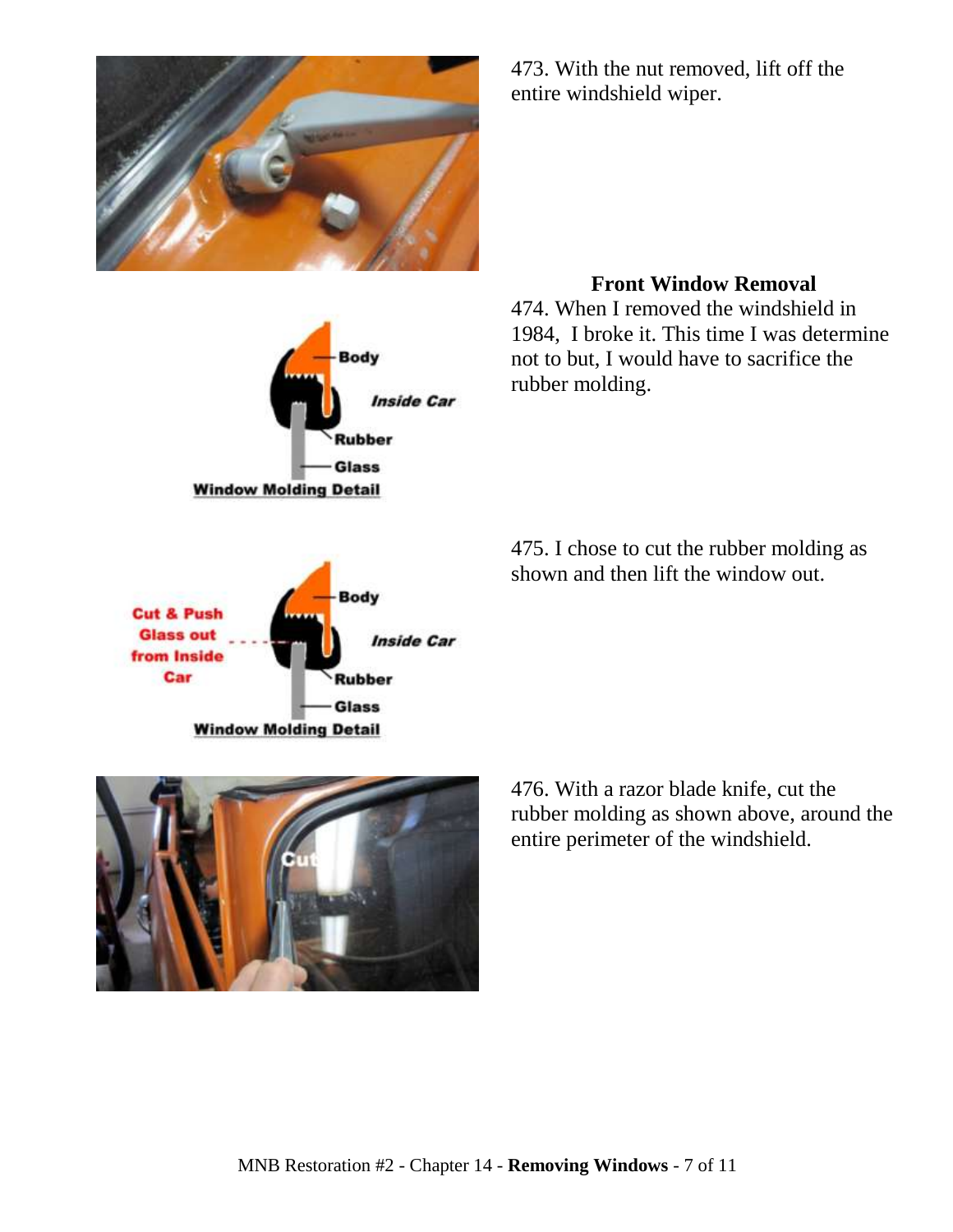

477. Then pull the cut strip off.

478. Pull off the cut strip around the entire perimeter of the windshield.

479. Then slowly from the inside of the car, lift the window off.

480. There was evidence of a small amount of rust, so taking off the windshield prior to finishing was a good idea.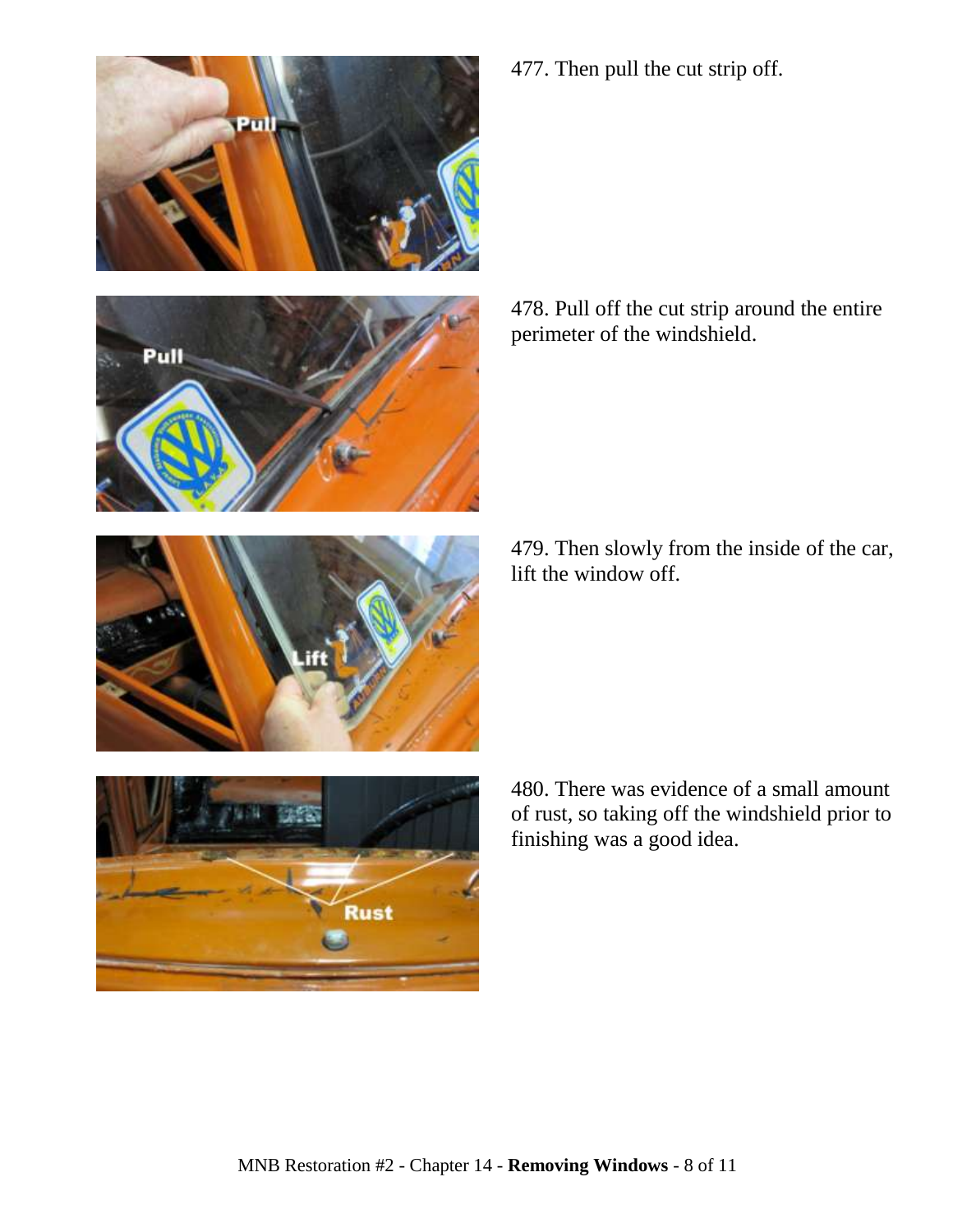







481. Sand as much of the rust off as possible and then paint rusted areas with Rust-Oleum rust reformer.

482. With a 17MM wrench, remove the nut on the radio aerial.

483. Push the radio aerial inside the trunk to remove.

484. The rear view mirror was removed and electrical wires labeled as shown.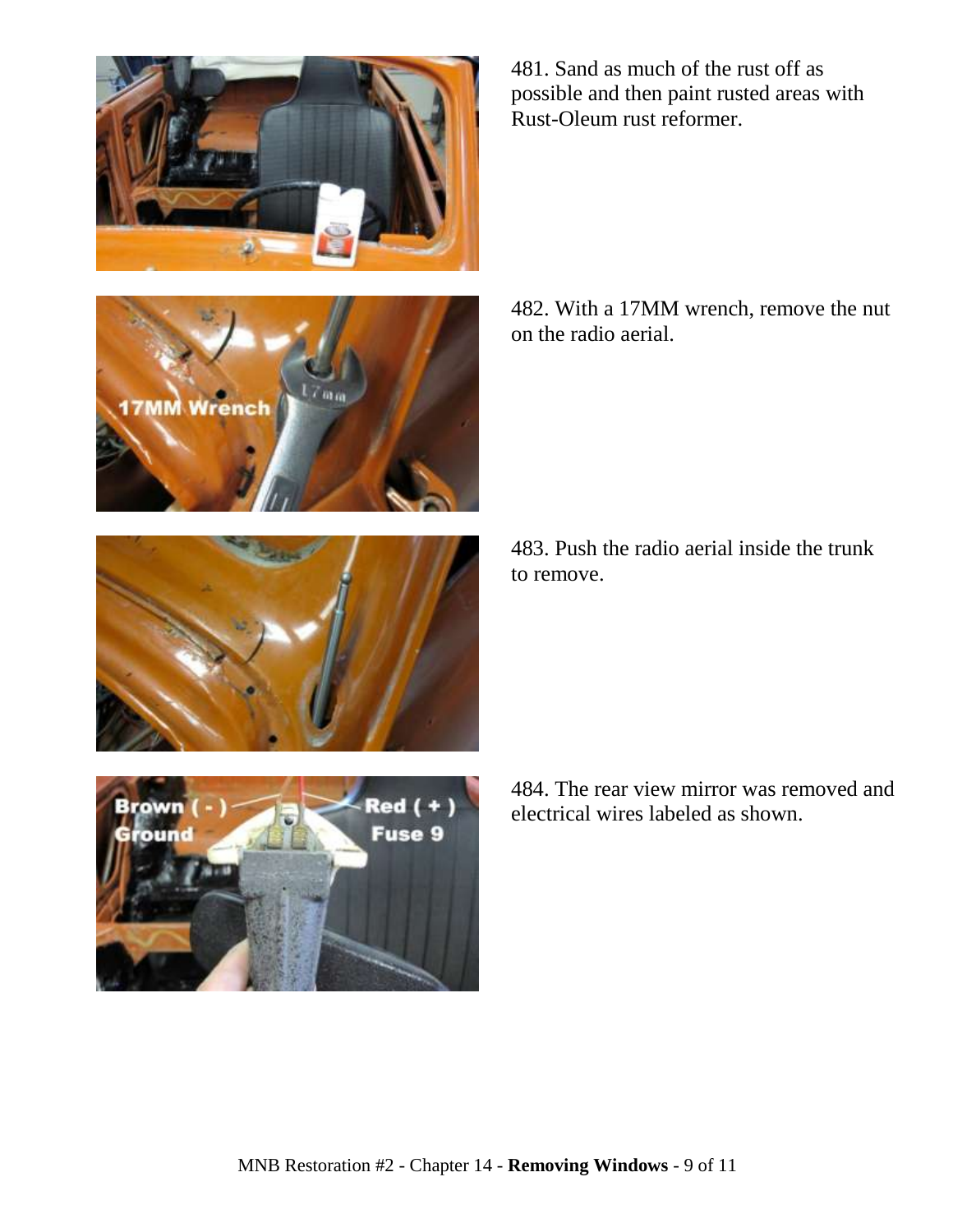

485. With a large Philips screwdriver remove the M6 x 1.0 x 10mm long screw on the door jam and slide the handle horizontal to remove the door handle.





486. With a large Philips screwdriver remove the M6 x 1.0 x 15mm long screw on the door jam and remove the door alignment guide. I left the door handle and striker plate on at this time since I will be driving the car around to the back yard. If your car will remain stationary, go ahead and remove the door handle and striker plate as shown below.

487. With a large Philips screwdriver remove the M6 x 1.0 x 15mm long screw on the latch on the door and push inside the door to remove. Remove the latch on the body, and clean up and label both and store.



488. Remove the inside door handle and mechanism.